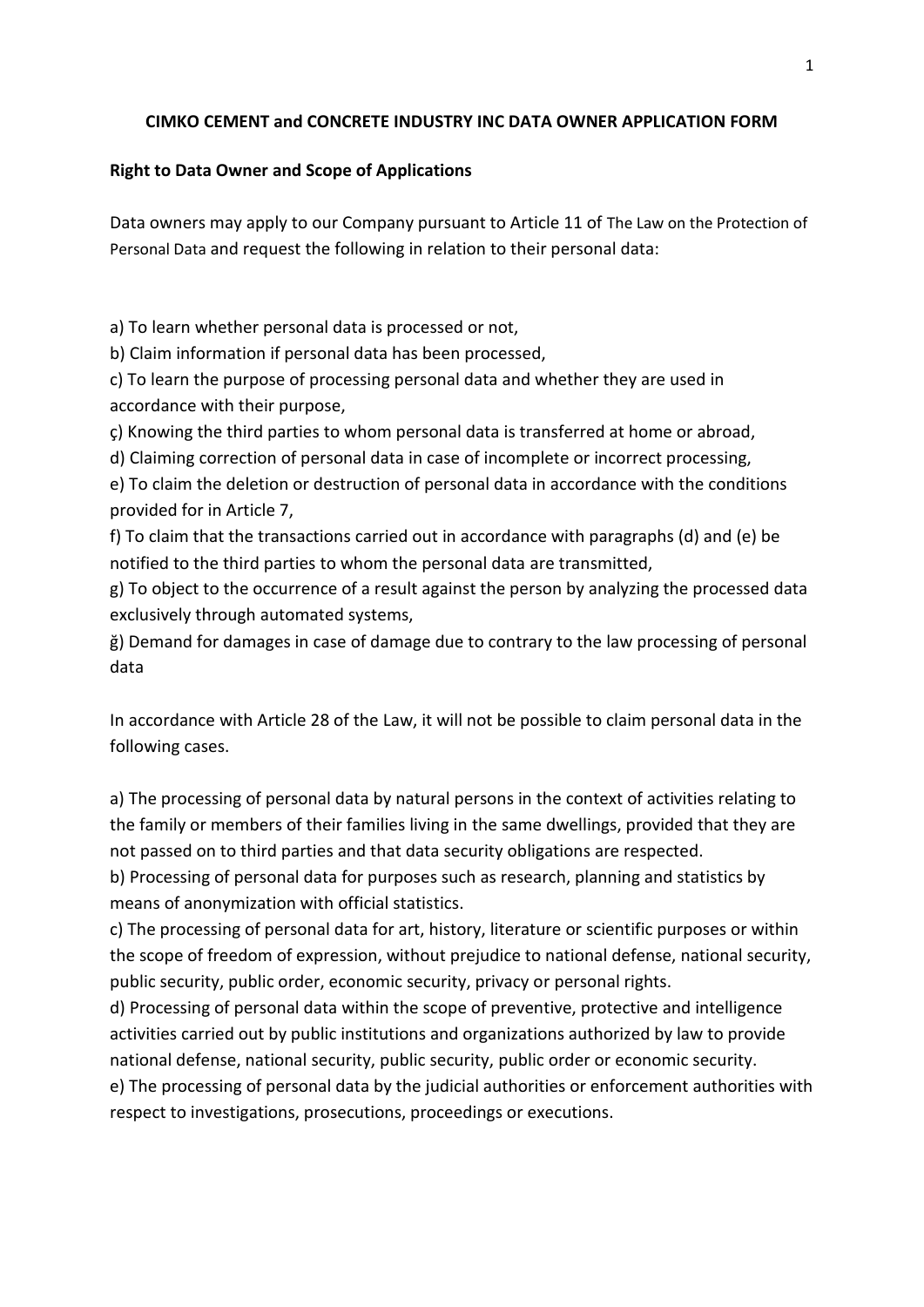In line with Part 2 of the same article; It is not possible for the personal data holders to claim their rights except for the right to claim the damages in the following cases:

- a) Personal data processing is necessary for the prevention of crime or for criminal investigation.
- b) The processing of personal data publicized by the person concerned.
- c) Personal data processing is necessary for the conduct of supervisory or regulatory duties, and for disciplinary investigation or prosecution by the public authorities and institutions which are authorized and authorized by the law and the professional organizations public institutions.
- d) Personal data processing is necessary for the protection of the economic and financial interests of the State in relation to budget, tax and financial matters.

### **Application Method and Process**

Pursuant to Article 13 of the Law, the data owner shall forward his requests regarding the application of this Law to the data officer in writing or by other methods to be determined by the Board.

It is essential that this form is used in applications and submitted to our Company in accordance with the following procedures. After the announcement of other methods to be determined by the Board of the Protection of Personal Data., our Company will inform in case of different practices.

| <b>Application Method</b>                                                                                | <b>Address to be Submitted</b>                                         | <b>Explanation</b>                                                                                                             |
|----------------------------------------------------------------------------------------------------------|------------------------------------------------------------------------|--------------------------------------------------------------------------------------------------------------------------------|
| In Person Application<br>(Applicant's application<br>to come with a<br>document proving his<br>identity) | Akçakoyunlu Mevkii Eski<br>Gaziantep Yolu Uzeri<br>Narlı/Kahramanmaraş | Will be written<br>" Information Request under<br>the Law on Protection of<br>Personal Data" on the envelope.                  |
| Notification through a<br>notary public                                                                  | Akçakoyunlu Mevkii Eski<br>Gaziantep Yolu Uzeri<br>Narlı/Kahramanmaraş | The notification should include<br>the statement "Request for<br>Information on the Law on the<br>Protection of Personal Data" |
| Notification by certified<br>mail                                                                        | Akçakoyunlu Mevkii Eski<br>Gaziantep Yolu Uzeri<br>Narlı/Kahramanmaraş | The notification should include<br>the statement "Request for<br>Information on the Law on the<br>Protection of Personal Data" |
| Secure Electronic Signed<br>via Registered Electronic<br>Mail (REM)                                      | cimko.00merkezkamu@hs0<br>2.kep.tr                                     | should be written "Data<br><b>Protection Law Information</b><br>Request" in the subject part of<br>the e-mail.                 |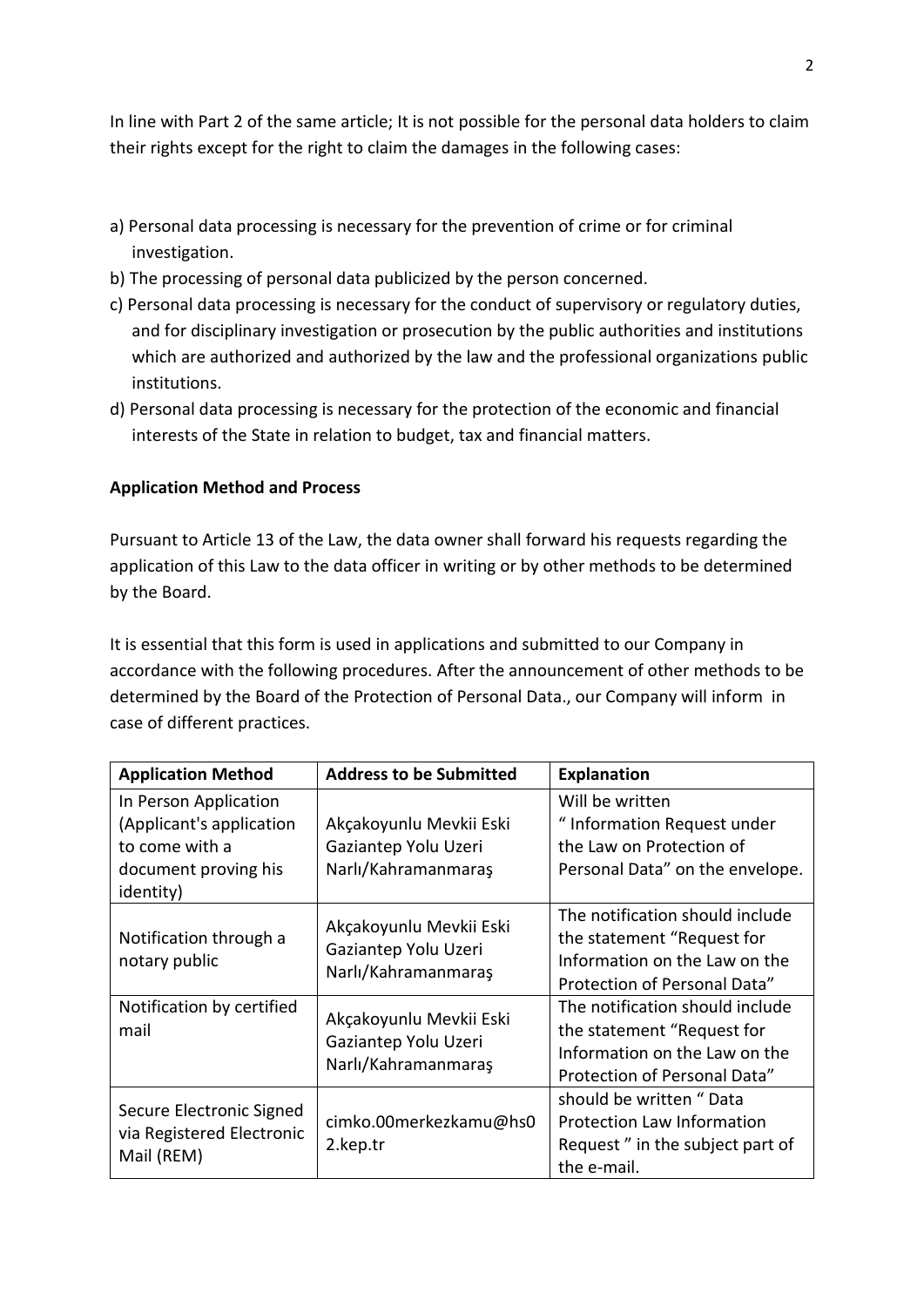The applications made in the above-described ways are in accordance with the Law. Pursuant to paragraph 2 of Article 13, in accordance with the nature of the request, the Company shall be replied within 30 days from the date of receipt. Answers shall be made in writing or electronically in accordance with Article 13.

The identity info of the person must be included in the requests.

# **Data Request Form**

#### **Information of the Applicant**

| Name, Surname                               |                                                            |
|---------------------------------------------|------------------------------------------------------------|
| <b>Turkish Identity Number</b>              |                                                            |
| <b>Phone Number</b>                         |                                                            |
| <b>E-mail address</b>                       |                                                            |
| <b>Adresss</b>                              |                                                            |
|                                             | <b>Business Partner</b><br>Customer $\Box$<br>$\mathbf{1}$ |
| Your relationship with our company          | Candidate<br>Former employee $\Box$                        |
|                                             | <b>Visitor</b><br>$\Box$<br>3 rd party employee            |
|                                             | <b>Other</b>                                               |
| The period in which you are in contact with |                                                            |
| our company                                 |                                                            |
| Copmany info for 3 rd party employees       |                                                            |

#### **Your Request for Protection of Personal Data**

The information that you can request from our Company which is responsible for data in accordance with Article 11 of the Law is given below. According to the data you have chosen, an evaluation will be made within our Company and the answers will be communicated to you in accordance with Article 13, paragraph 3 of the Law.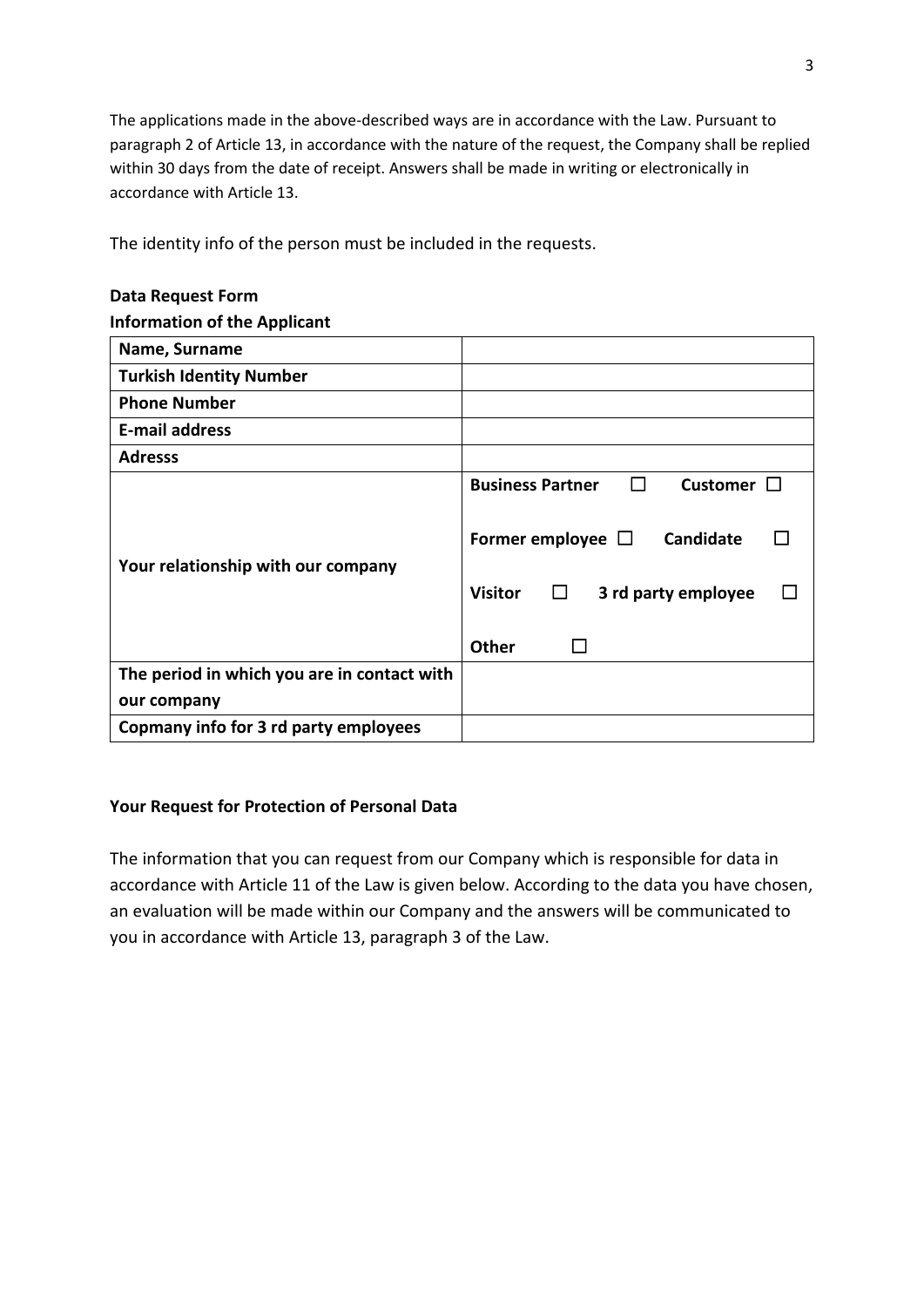| <b>Claim Reason</b>                                                  | <b>Your Choice</b>    |
|----------------------------------------------------------------------|-----------------------|
| I want to know if your company processes personal data about         |                       |
| me.                                                                  |                       |
| If your company processes personal data about me, I request          |                       |
| information about these data processing activities.                  |                       |
| If your company is processing personal data about me, I want to      |                       |
| know if it is used for processing purposes and if it is used for the |                       |
| purpose.                                                             |                       |
| I would like to know if my personal data is being transferred to     | ΙI                    |
| third parties at home or abroad.                                     |                       |
| I think my personal data is missing or processing incorrectly and    |                       |
| I want them to be corrected.                                         | Data to be corrected: |
| Write the personal data you want to be corrected in the "Your        |                       |
| choice" field and send additional documents showing correct          |                       |
| and complementary information. (Photocopy of identity card,          |                       |
| residence, etc.)                                                     |                       |
| Although my personal data has been processed in accordance           | Only one box can be   |
| with the provisions of the law and other relevant laws, I think      | ticked;               |
| that the reasons for the processing of the personal data have        |                       |
| been removed and, in this context,, my personal data;                | a) $\square$          |
| a) I request that it be deleted.                                     | b) $\square$          |
| b) I request that it be made anonymous.                              |                       |
| I also want my personal data to be corrected by the third parties    |                       |
| to whom I think it is incomplete and incorrectly processed.          | Data to be corrected: |
| Write the personal data you want to be corrected in the "Your        |                       |
| choice" field and send the documents showing the correct and         |                       |
| complementary information. (Photocopy of identity card,              |                       |
| residence, etc.)                                                     |                       |
| Although my personal data has been processed in accordance           | Only one box can be   |
| with the provisions of the law and other related laws, I believe     | ticked;               |
| that the reasons for the processing of such data have been           | a) $\Box$             |
| removed and in this context for the third parties to whom my         | b)                    |
| personal data have been transferred;                                 |                       |
| a) I request that it be deleted.                                     |                       |
| b) I demand that it be made anonymous.                               |                       |
| I think that my personal data processed by your company are          |                       |
| analyzed exclusively through automated systems and as a result       | Data Resulting from   |
| of this analysis, a personal result is incurred against me. I object | Analysis;;            |
| to this conclusion. Write the analysis result that you think is      |                       |

# **Please tick the box on the line that corresponds to your request**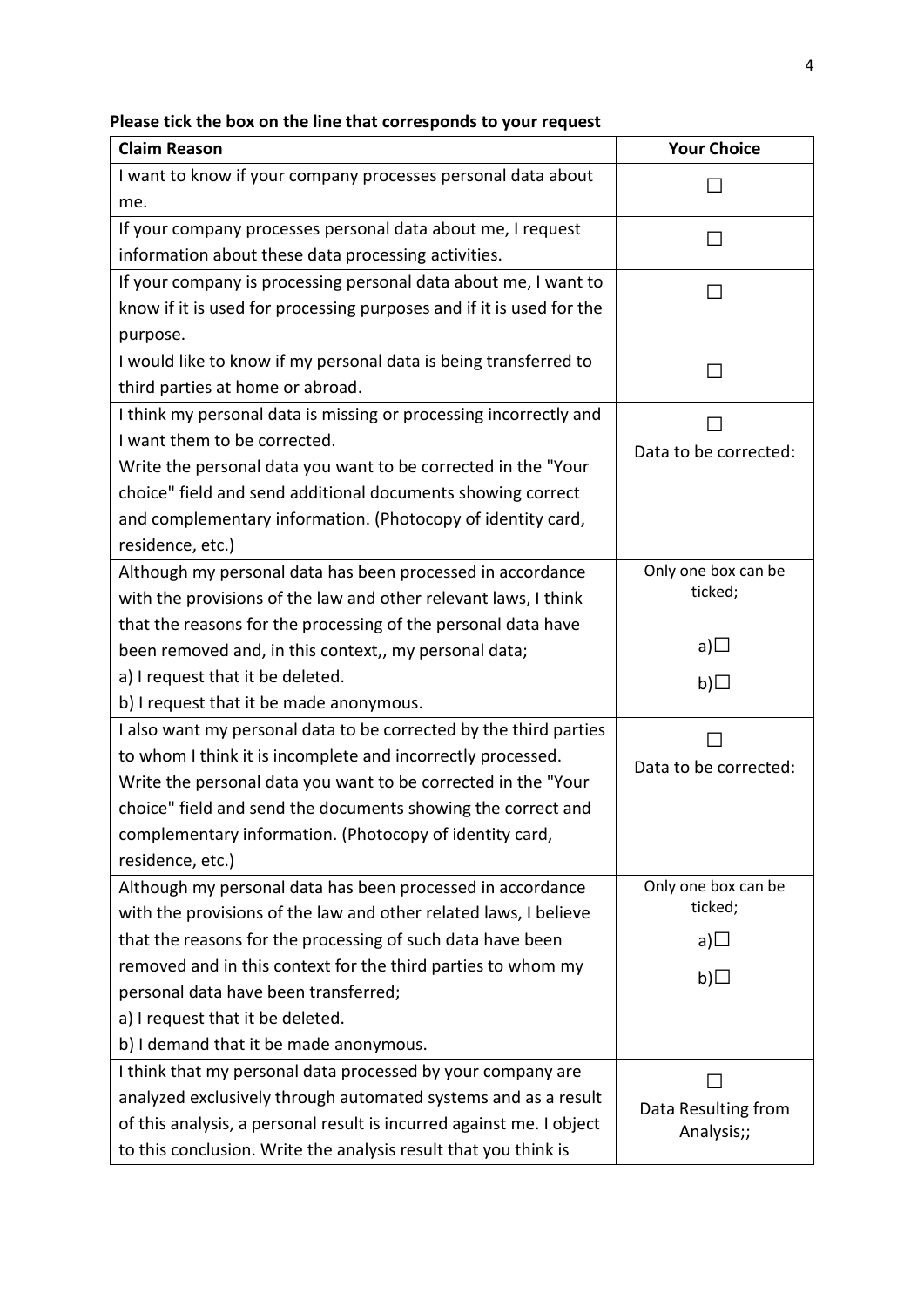| against you in the "Choice" field and send the supporting       |                       |
|-----------------------------------------------------------------|-----------------------|
| documents as an attachment.                                     |                       |
| I have suffered damage due to the unlawful processing of my     |                       |
| personal data. I demand compensation for this damage. Write     | The Issue That Causes |
| the subject of the violation in the "Choice" field and send the | Illegality;           |
| supporting documents as an attachment. (Court decision, Board   |                       |
| decision, Documents showing the amount of material damage,      |                       |
| etc.)                                                           |                       |

## **If you want to add, please specify in this field**

**……………………………………………………………………………………………………………………….………………..… …………………………………………………………………………………………………………………………………………… …………………………………………………………………………………………………………………………………………… …………………………………………………………………………………………………………………………………………...**

**Annexes (**Please specify if there is any document you want to base your application on)

**…………………………………………………………………………………………………………………………………………… .…………………………………………………………………………………………………………………………………………..**

## **Please choose the method of notifying you of the response to your application:**

- $\Box$  I want to be sent to my address
- $\Box$  want it sent to my email address. (you can get faster reply)
- $\Box$  I want to take delivery by hand.

## **Applicant's Declaration**

This application form has been prepared in order to provide a correct and legal reply to your application by determining your relationship with our Company and identifying the personal data processed by our Company, if any.

Our Company reserves the right to request additional documents and information (identity card or driver's license copy etc.) for the identification and authorization of the Company in order to eliminate the legal risks that may arise from unlawful and unfair data sharing and to ensure the security of your personal data. Our Company does not accept liability for the wrong information or requests arising from unauthorized application in the case that the information regarding your requests submitted within the form is not accurate and up-todate or an unauthorized application is made. You are solely responsible for any unlawful, misleading or incorrect application.